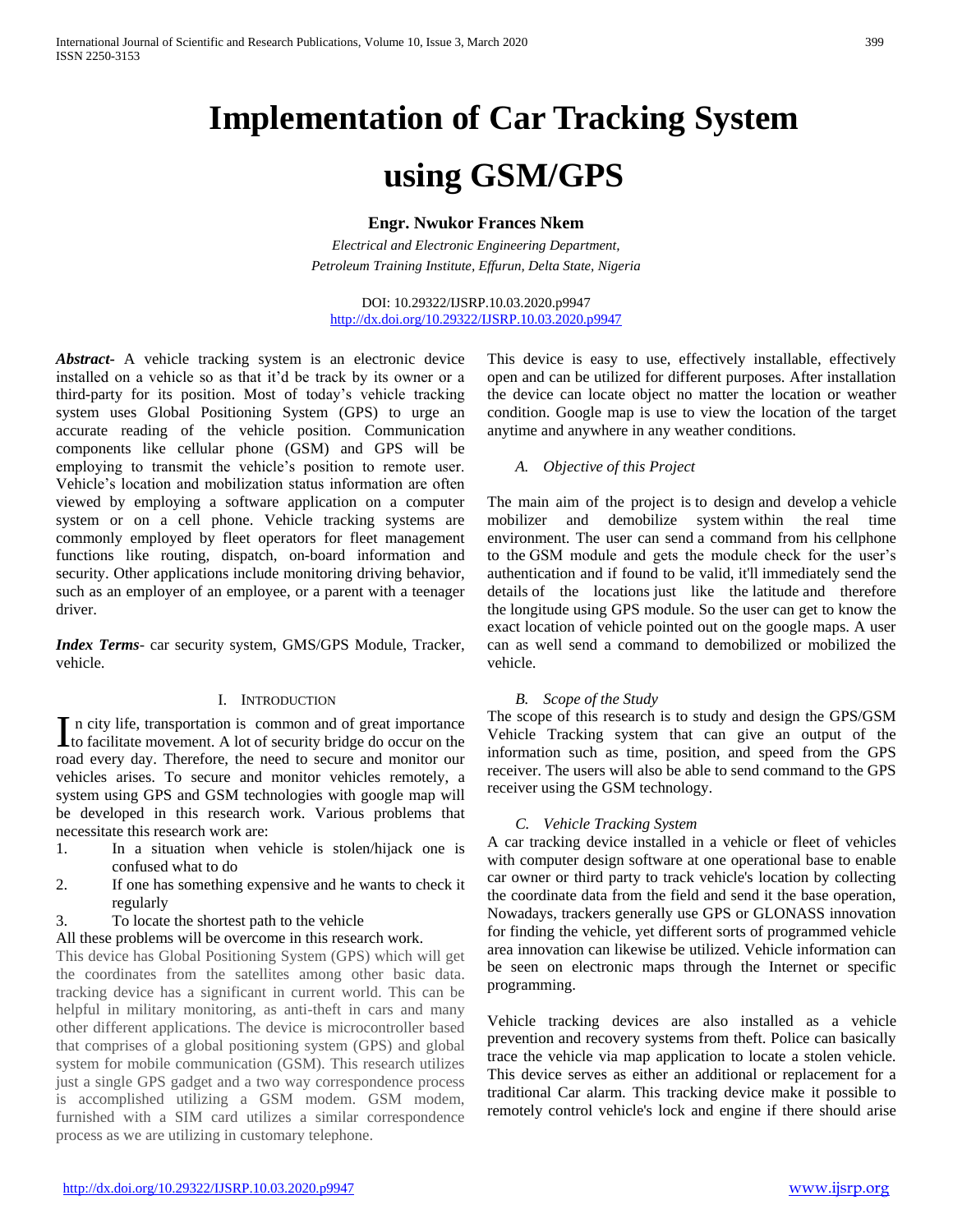emergency that will warrant that. Vehicle tracking device can be used to reduce the insurance policy cost.



Fig.1.0: Tracking system overview

#### *1. Anti-Hijack and Vehicle Security System*

Both purchaser and vehicles used for mass transportation can be furnished with GPS Tracking framework. A vehicle that is equipped with tracking system is easier for the police to recoup when stolen by following its movement. Some tracking enable automatic car lock and oil/fuel cutoff in an emergency situation. They may likewise trigger a robotized email or message to a telephone if caution is set off or the vehicle is moved without the approval.

# *2. Tracking your Possessions and Near Ones*

GPS Tracking System helps you to keep a track of your car, luggage, valuable possessions, pets and even loved ones. They can be located easily keeping you free of stress and worries. GPS Tracker can also help you in locating where your child is going late at night

### *3. Adventure / Traveling*

GPS Locator or tracker helps the hikers or campers to find their home base.

The home base or starting point can be stored in the GPS Tracker and it will lead you back to the same place in case you lose the way.

Finding people who are lost on nature trails or avalanches can also be done through GPS Tracking Systems

#### II. IMPLEMENTATION METHODOLOGY

The method of implementation of the research work will be done by segmenting the circuit into bit or unit and a study on how the various unit works like the study on how GPS works will be conduct to understand its operation and command set (NMEA) that will be used. The PIC Microcontroller is also an important device to understand as it is to control the operation of the GPS receiver. The microcontroller will be program using C language. The second part will be the GPS-Microcontroller and the GSM integration. The study on GSM technology will be conduct in this phase. It is important in order to transmit the data from the GPS receiver to the computer using the GSM technology. The correct GSM command set will be essential to make sure the data is on the right path and transmitted correctly.

Below are the following units of the design:

- The Power supply unit
	- The GSM/GPS Module unit
	- The Controller unit
	- The Fuel Line Control Unit



Fig. 2. Block schematic for vehicle tracking system.

# *A. The Power Supply Unit*

The power supply unit comprises of a 12 volts battery (vehicle battery) and a voltage regulator  $IC (IC<sub>1</sub>)$  which is used to regulate the 12V to 5volts power supplied to the GSM/GPS module, Microcontroller and the fuel line control unit.



Fig. 3: The Power Supply Unit to the Circuit

# *B. The Fuel Line Control Unit*

This unit is the interface between the controller unit and the FUEL PUMP. It enables the microcontroller to effectively control the operation of the Fuel Pump, i.e. enabling the controller to ON and OFF the Fuel Pump. it was implemented with the following components:

- Relay (12V 30A DC).
- 1K Resistor.
- NPN transistor (BC547).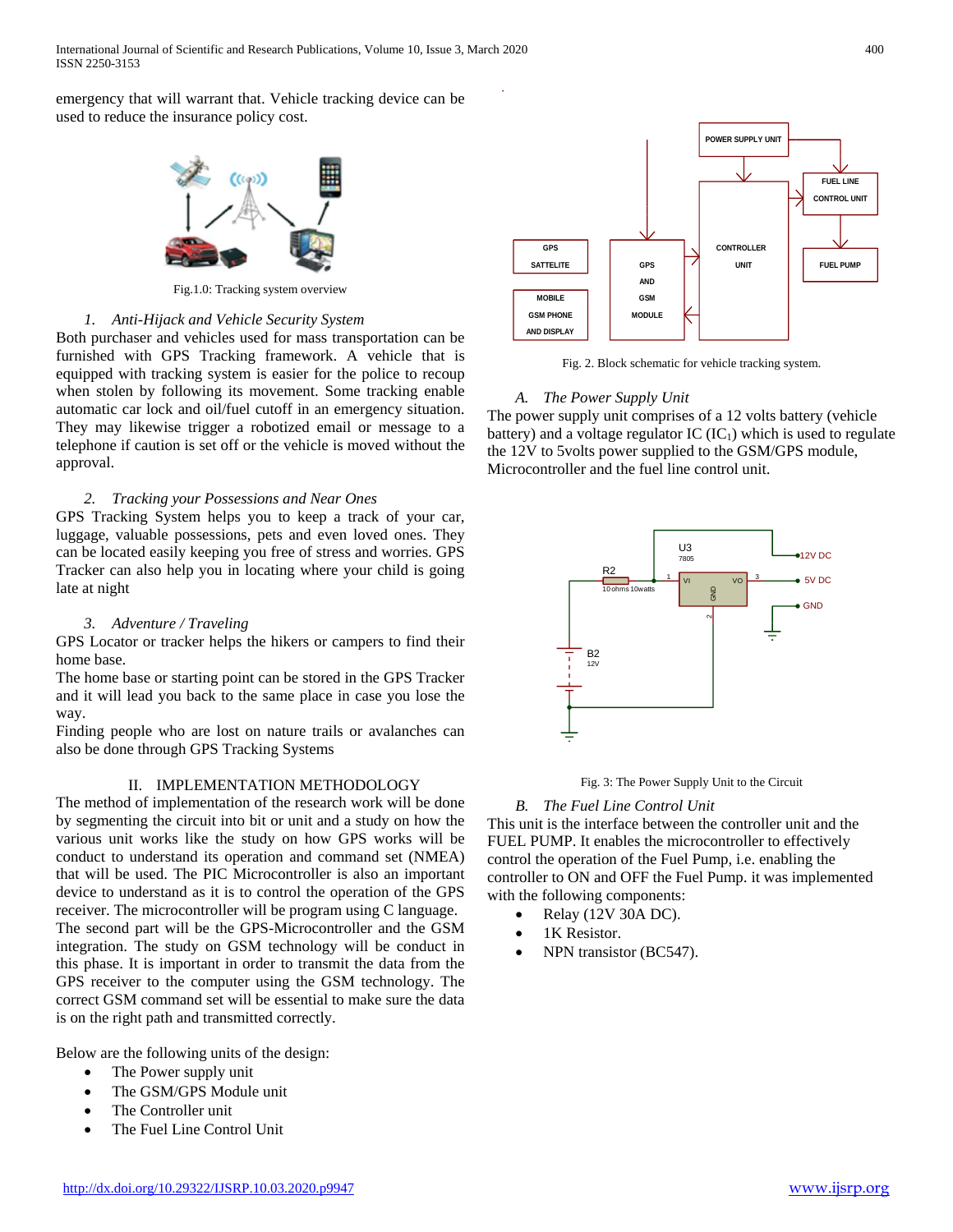

Fig. 4: The Fuel Line Control Circuit

# *C. The GSM/GPS Module Unit*

This unit enables the system to receive SMS commands from the users and also lets the system obtain the latitude and longitude coordinates needed to locate the vehicle.

The SIM900A GSM/GPS Module from SIMCOMM Group was selected. Below are the features of the module.

- The Power requirement is 5V DC, 0.5mA
- It can send/receive SMS
- It can fix the GPS Satellite in seconds
- It uses AT Command SET. Very compatible for communications with controllers.
- It is readily available and cost effective.

The module is connected directly to the microcontroller unit. Below is the circuit interface between the controller and the GSM/GPS Module.



Fig 5: Circuit Interface between the Microcontroller and the GSM/GPS Module

# **At Commands Used By The Controller And The GPS/GSM Module**

Send("\r\nAT+IPR=9600"); send("\r\n"); // used to set baud rate Send("\r\nAT+CREG=2"); send("\r\n"); // used to register network Send("\r\nAT+CGPSPWR=1"); send("\r\n"); // used to power ON the GPS

Send("\r\nAT+CMGS="); // used to send SMS Send("\r\nAT+CMGR=");// used to Read SMS Send("\r\nAT+CGPSINF?"); send("\r\n"); // used to get Lat. and Long. Coordinates.

See Appendix A, for complete code

# **Below is a brief flow of the execution of the microcontroller**

- Wait for SMS based command from the user.
- if command received is "LOCK", OFF Fuel Pump
- if command received is "UNLOCK", ON Fuel Pump
- if command received is "MAP", get latitude and longitude coordinates from GSM/GPS Module, parse it into Google map URL/Link, send back to the user.



Fig 6: Circuit of the Microcontroller and the Crystal oscillator

# *D. Software Design*

The software design is divided into three stages. These are algorithm Generation, flow chat representation and coding.

#### *1. Algorithm Generation*

An algorithm is a statement of the procedure adopted in solving a problem.

The sequence of the system operation is stated below,

- 1. Initialize the system on start.
- 2. Wait for SMS Command from the User.
- 3. Read command into working memory.
- 4. Compare the received command with the SET standard commands.
- 5. If UNLOCK, activate the fuel pump. If LOCK, deactivate the fuel pump. If MAP, get location coordinates, parse Google map link and send to user. 6. End process.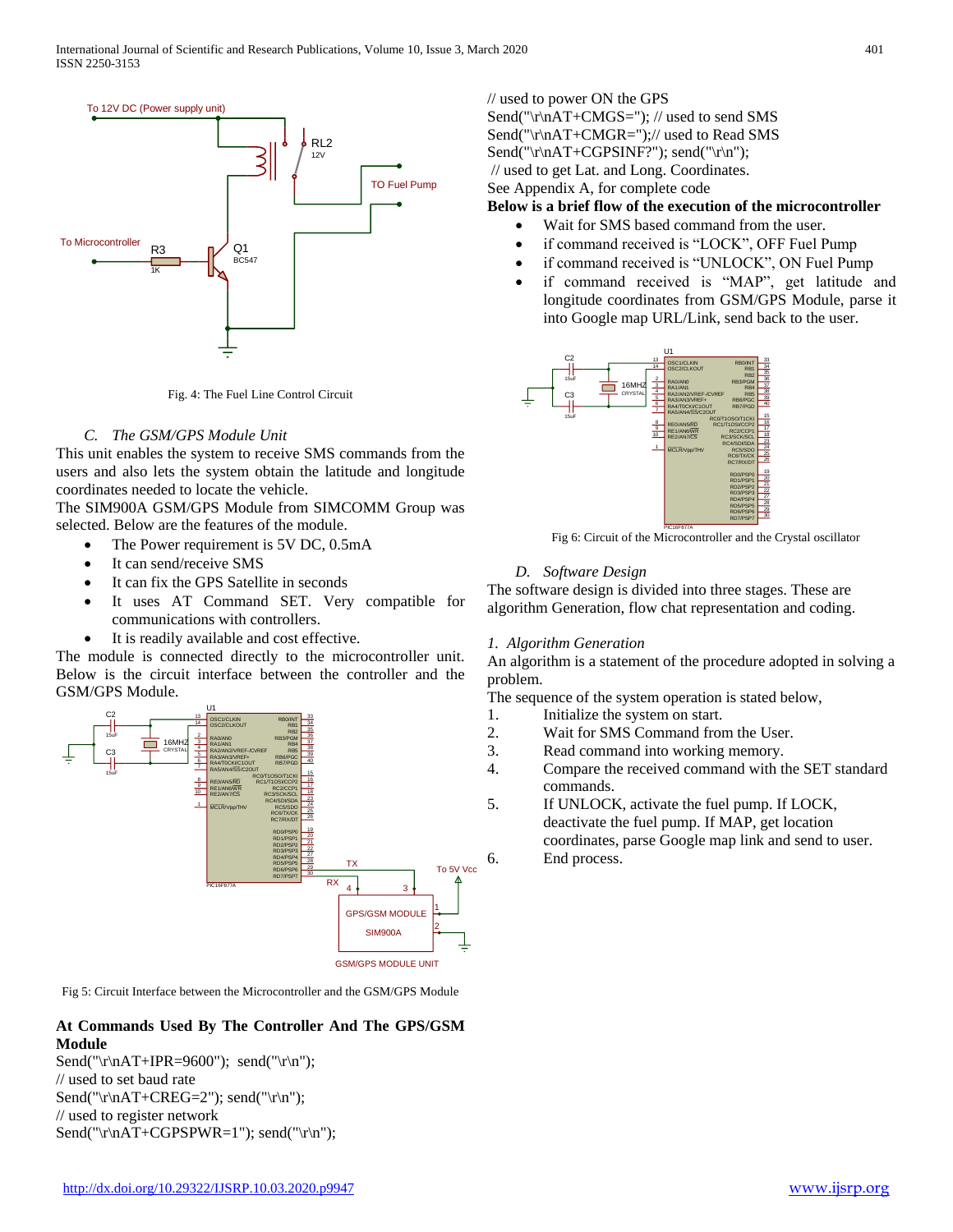International Journal of Scientific and Research Publications, Volume 10, Issue 3, March 2020 402 ISSN 2250-3153

#### *2. Flow Chart*



#### *3. Coding*

The coding is done in MPLAB C-Language language. The code Contains the instruction of program that runs in the microcontrollers.

#### *4. Circuit Diagram*



Fig. 8: Operational Circuit Diagram

#### *Circuit Operation*

The circuit is powered from the car 12V DC battery. The 12V is regulated to 5V by a fixed voltage regulator LM7805 which is required by the circuit to power the PIC16F877A microcontroller and SIM908.

When the switch is ON the circuit is initialized within two minutes and this is indicated by the LED. The initialization process is completed once the LED goes OFF showing the circuit is set. Once an SMS message is received, i.e. MAP, LOCK or UNLOCK can be sent by the owner's phone or any other cell phone that knows the SIM number of the GSM/GPS module to the module. If an SMS "LOCK" is sent to the microcontroller through the GSM module, the microcontroller will send a 5V signal to turn ON BC547 transistor which drives the DC relay to activate and also to cut off the fuel pump line.

Once the car has been LOCK, to UNLOCK the car, an SMS "UNLOCK" is sent which drives the transistor to cutoff state thereby deactivating the relays and the fuel pump line restored. A command, MAP causes the microcontroller to get longitude and latitude coordinates, parse it into Google map link, then sends to the user.

#### **III. RESULT**

During the testing it was confirmed that when a user send a text message 'map' the system respond by sending the location of the vehicle and also 'lock' and 'unlock' cut and restore the fuel line respectively. The location information contains the longitude and latitude of the spot the car is at the time of request.

#### ACKNOWLEDGMENT

I want to acknowledge my HOD and all the academic staffs of Electrical and Electronic Engineering Department, Petroleum Training Institute, for their support in achieving this research.

#### **CONCLUSION**

The research journal is all about tracking the location and controlling of a vehicle. The system is about making vehicle more secure by the use of GPS, GSM technology and a Google map web application. With this system user, can easily know the location and have control over the vehicle when it's hijack. The system was implemented following the methodology and was achieved.

#### **REFERENCES**

- [1] Pankaj Verma and J.S Bhatia (2013), Design and development of gps-gsm based tracking system with google map based monitoring
- [2] Hlaing, Ni & Naing, Ma & Naing, San. (2019). GPS and GSM Based Vehicle Tracking System. International Journal of Trend in Scientific Research and Development. Volume-3. 271-275. 10.31142/ijtsrd23718.
- [3] Maurya, Kunal & Singh, Mandeep & Jain, Neelu. (2012). Real Time Vehicle Tracking System using GSM and GPS Technology-An Anti-theft Tracking System. International Journal of Electronics and Computer Science Engineering. 1.
- [4] https://amedleyofpotpourri.blogspot.com/2019/11/global-positioningsystem.html
- [5] <https://www.trackometer.net/news/applications-of-vehicle-tracking-system/>
- [6] https://itlaw.wikia.org/wiki/Vehicle\_tracking\_system